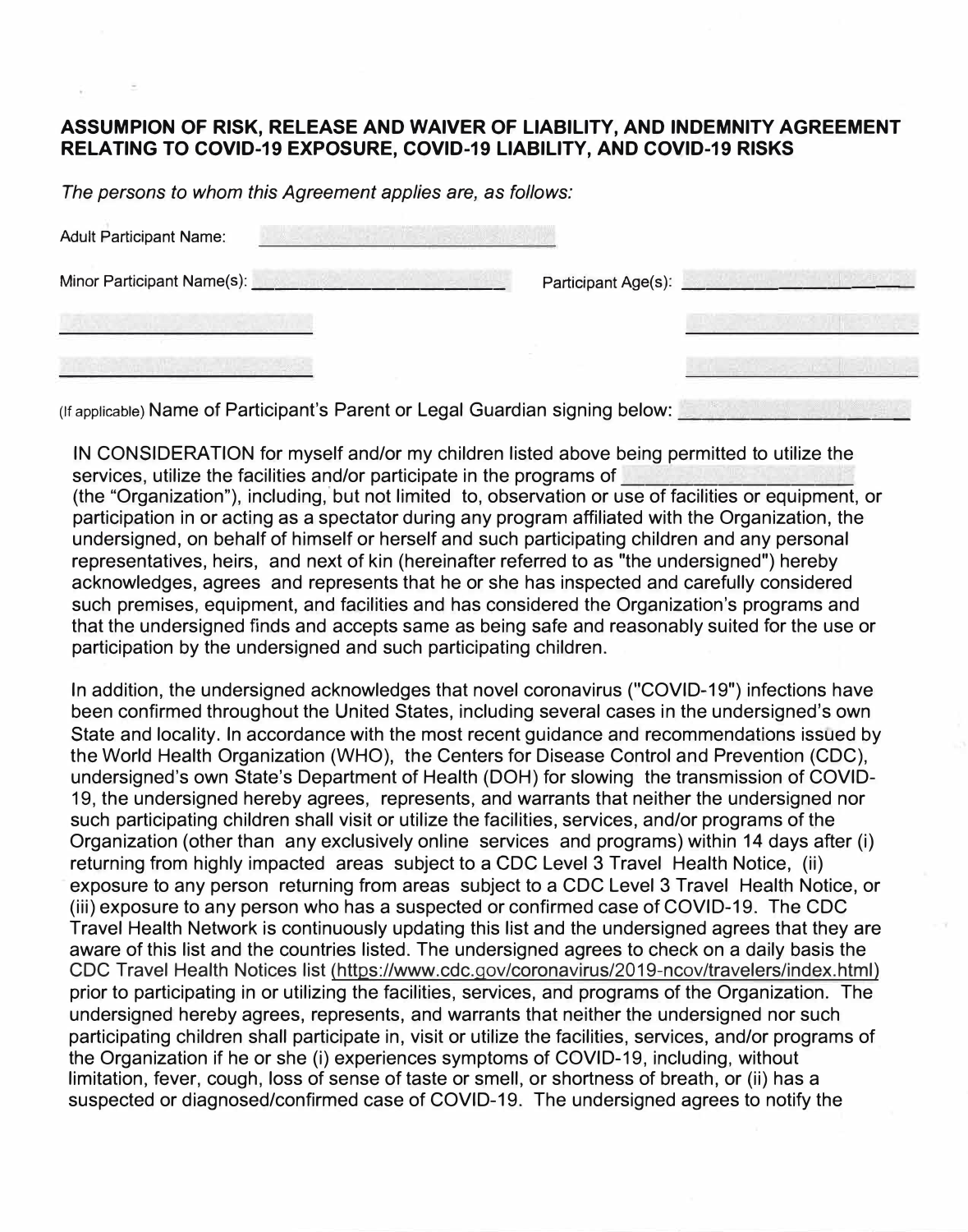Organization immediately if he or she believes that any of the foregoing access/use restrictions may apply.

The Organization has taken certain steps to implement certain recommended guidance and recommendations issued by public health agencies for slowing the transmission of COVID-19, including, without limitation, the access/use restrictions set forth above. The undersigned acknowledges and agrees that the Organization may revise its procedures at any time based on updated recommended guidance and recommendations issued by public health agencies and further agrees to comply with the Organization's revised procedures prior to utilizing the facilities, services, and/or prior to participating in the programs of the Organization. The undersigned further acknowledges and agrees that, due to the nature of the facilities, services, and programs offered by the Organization, social distancing of 6 feet per person among children and their fellow participants or others is not always possible. The undersigned fully understands and appreciates both the known and potential dangers of participating in the programs and/or utilizing the facilities and services of the Organization and acknowledges that use thereof by the undersigned and/or such participating children may, despite the Organization's reasonable efforts to mitigate such dangers, result in exposure to COVID-19, which could result in quarantine requirements, serious illness, disability, and/or death.

IN FURTHER CONSIDERATION OF BEING PERMITTED TO PARTICIPATE IN THE ORGANIZATION'S PROGRAMS, THE UNDERSIGNED HEREBY AGREES TO THE FOLLOWING:

THE UNDERSIGNED, ON HIS OR HER BEHALF AND ON BEHALF OF SUCH PARTICIPATING CHILDREN, HEREBY RELEASES, WAIVES, DISCHARGES AND COVENANTS NOT TO SUE the Organization or its national governing body organization, or any of their respective directors, officers, employees, volunteers and agents, or any of the fellow participants or their family members or guests from all liability to the undersigned or such participating children and all personal representatives, assigns, heirs, and next of kin of the undersigned or such participating children for any loss or damage, and any claim or demands on account of any property damage or any injury to, or an illness or the death of, the undersigned or such participating children (or any person who may contract COVID-19, directly or indirectly, from the undersigned or such participating children) *whether caused by the negligence, active or passive, of the Organization or otherwise while the undersigned or such participating children are in, upon, or about the premises or any facilities or using any equipment of or participating in any program of or affiliated with the Organization.* To the extent such statute applies, the undersigned also expressly and knowingly waives all rights under California Civil Code Section 1542, which provides: "A general release does not extend to claims that the creditor or releasing party does not know or suspect to exist in his or her favor at the time of executing the release and that, if known by him or her, would have materially affected his or her settlement with the debtor or released party."

THE UNDERSIGNED HEREBY AGREES TO INDEMNIFY, DEFEND AND HOLD HARMLESS the Organization or its national governing body organization, or any of their respective directors, officers, employees, volunteers and agents, and each of them, from any loss, liability, damages or costs they may incur, *whether caused by the Organization's negligence, active or passive, or*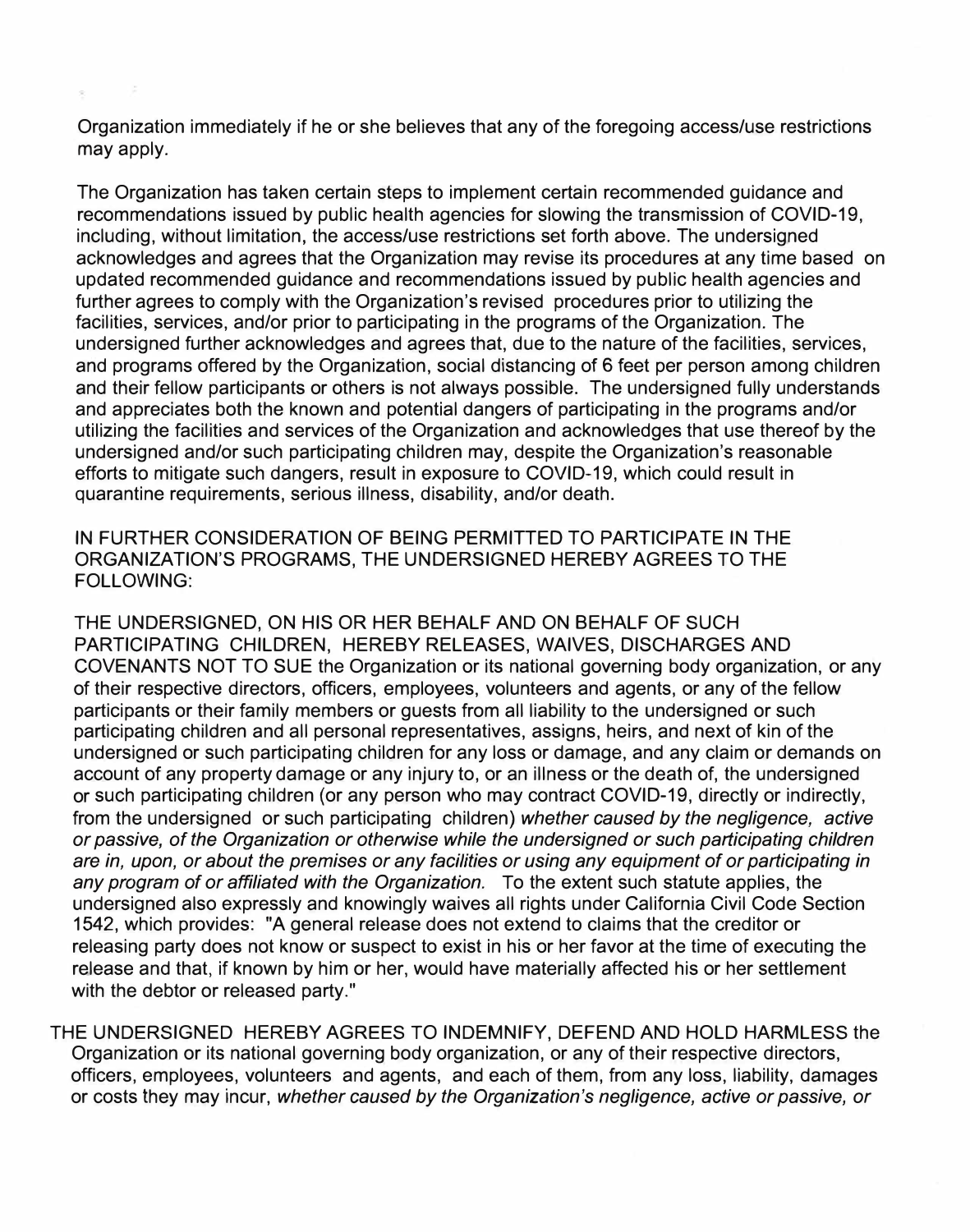*otherwise* while the undersigned or any participating child is participating in any program of the Organization or in, upon, or about the premises or any facilities or equipment affiliated with the Organization. The undersigned understands and agrees that the Organization is not required to provide insurance to cover the undersigned or such participating children in the event they suffer illness, injury, death, property loss, theft or damage of any sort upon, or about the premises or any facilities or equipment therein or while participating in any program affiliated with the Organization.

The undersigned agrees and acknowledges that use of the Organization facilities and services, and participation in the Organization programs, may involve inherent danger and risk, including, without limitation, the risk of physical illness or injury, death or property damage. THE UNDERSIGNED HEREBY ASSUMES FULL RESPONSIBIUTY FOR, AND RISK OF ILLNESS, BODILY INJURY, DEATH OR PROPERTY DAMAGE to the undersigned or such participating children due to negligence, active or passive, or otherwise while in, about or upon the premises of the Organization and/or while using the premises or any facilities or equipment thereon and/or while participating in or observing any program affiliated with the Organization. The undersigned acknowledges that any illness or injuries that the undersigned or such participating children contract or sustain may be compounded by negligent first aid or emergency response of the Releasees and waive any claim in respect thereof.

THE UNDERSIGNED further expressly agrees that the foregoing ASSUMPTION OF RISK, RELEASE AND **WAIVER** OF LIABILITY, AND INDEMNITY AGREEMENT is intended to be as broad and inclusive as is permitted by the laws of the State in which the undersigned resides or participates and that if any portion thereof is held invalid, it is agreed that the balance shall, notwithstanding, continue in full legal force and effect.

I HAVE CAREFULLY READ AND VOLUNTARILY SIGN THIS ASSUMPTION OF RISK, RELEASE AND WAIVER OF LIABILITY, AND INDEMNITY AGREEMENT AND FURTHER AGREE THAT NO ORAL REPRESENTATIONS, STATEMENTS OR INDUCEMENT APART FROM THE FOREGOING WRITTEN AGREEMENT HAVE BEEN MADE. I AM AWARE THAT BY AGREEING TO THIS AGREEMENT I AM GIVING UP VALUABLE LEGAL RIGHTS, INCLUDING THE RIGHT TO RECOVER DAMAGES FROM THE ORGANIZATION IN CASE OF ILLNESS, INJURY, DEATH OR PROPERTY LOSS OR DAMAGE, INCLUDING, FOR THE AVOIDANCE OF DOUBT AND WITHOUT LIMITATION, EXPOSURE TO COVID-19 AT ANY ORGANIZATION FACILITY OR DURING PARTICIPATION IN ANY PROGRAM AND ANY ILLNESS, INJURY OR DEATH RESULTING THEREFROM. I UNDERSTAND THAT THIS DOCUMENT IS A PROMISE NOT TO SUE AND A RELEASE OF AND INDEMNIFICATION FOR ALL CLAIMS. IF SIGNING ON BEHALF OF MINOR: I ALSO UNDERSTAND THAT THIS AGREEMENT IS MADE ON BEHALF OF MY MINOR CHILD(REN) AND/OR LEGAL WARDS AND I REPRESENT AND WARRANT TO THE ORGANIZATION THAT I HAVE FULL AUTHORITY TO SIGN THIS AGREEMENT ON BEHALF OF SUCH MINOR(S).